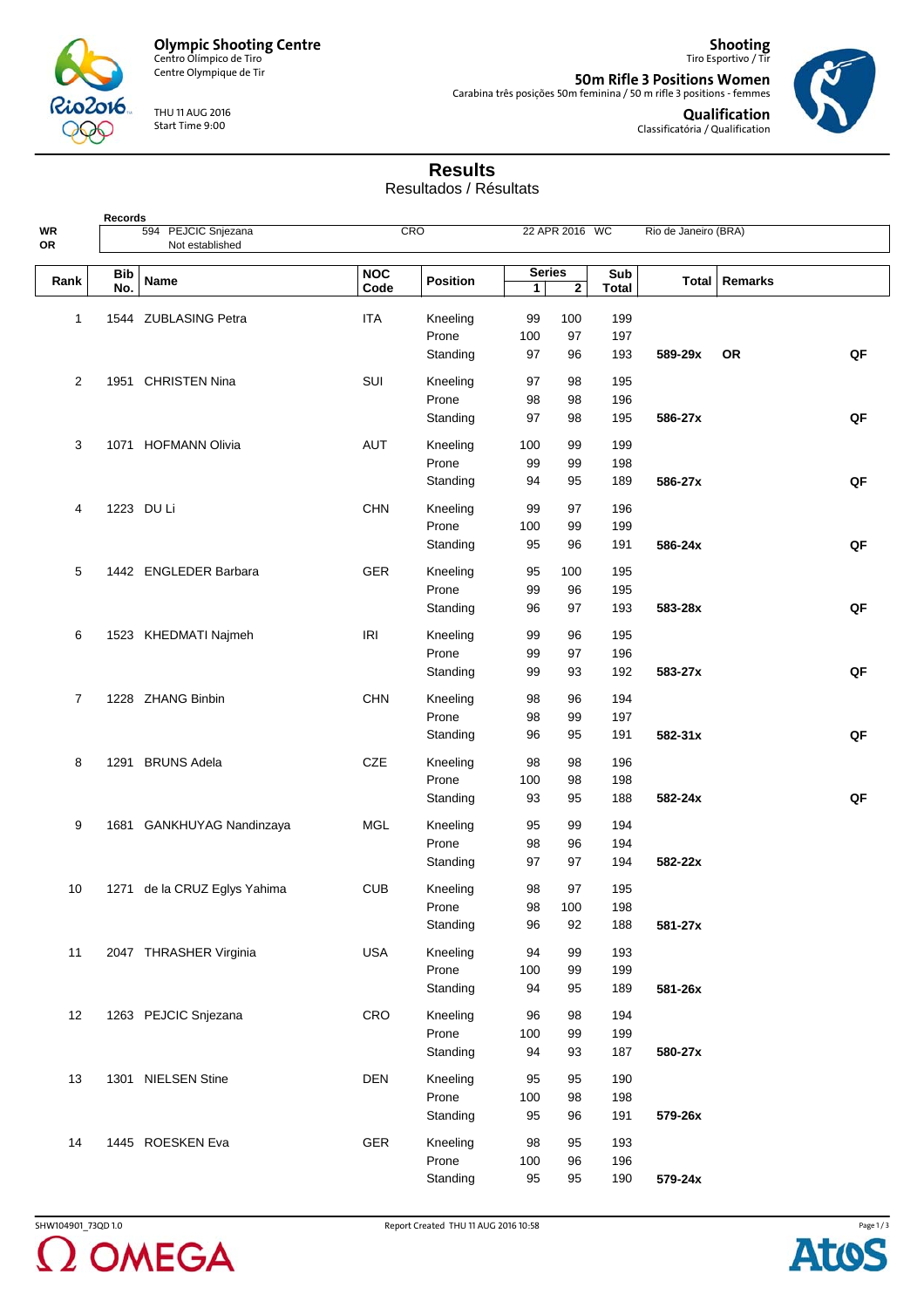

Centre Olympique de Tir

THU 11 AUG 2016 Start Time 9:00

**Shooting** Tiro Esportivo / Tir **50m Rifle 3 Positions Women** Carabina três posições 50m feminina / 50 m rifle 3 positions - femmes



**Qualification** Classificatória / Qualification

## **Results**

Resultados / Résultats

| <b>Bib</b><br>Rank |   | Name                          | <b>NOC</b><br>Code                | <b>Position</b> | <b>Series</b> |              | Sub |                 |  |
|--------------------|---|-------------------------------|-----------------------------------|-----------------|---------------|--------------|-----|-----------------|--|
| No.                | 1 |                               |                                   |                 | $\mathbf{2}$  | <b>Total</b> |     | Total   Remarks |  |
| 15                 |   | 1876 VDOVINA Daria            | <b>RUS</b>                        | Kneeling        | 97            | 98           | 195 |                 |  |
|                    |   |                               |                                   | Prone           | 99            | 98           | 197 |                 |  |
|                    |   |                               |                                   | Standing        | 95            | 92           | 187 | 579-19x         |  |
|                    |   |                               |                                   |                 |               |              |     |                 |  |
| 16                 |   | 1814 NAGAY Agnieszka          | <b>POL</b>                        | Kneeling        | 98            | 96           | 194 |                 |  |
|                    |   |                               |                                   | Prone           | 98            | 96           | 194 |                 |  |
|                    |   |                               |                                   | Standing        | 95            | 95           | 190 | 578-28x         |  |
|                    |   |                               |                                   |                 |               |              |     |                 |  |
| 17                 |   | 1741 WESTERHEIM Malin         | <b>NOR</b>                        | Kneeling        | 99            | 99           | 198 |                 |  |
|                    |   |                               |                                   | Prone           | 97            | 98           | 195 |                 |  |
|                    |   |                               |                                   | Standing        | 93            | 92           | 185 | 578-27x         |  |
|                    |   |                               |                                   |                 |               |              |     |                 |  |
| 18                 |   | 1423 McINTOSH Jennifer        | GBR                               | Kneeling        | 98            | 96           | 194 |                 |  |
|                    |   |                               |                                   | Prone           | 99            | 96           | 195 |                 |  |
|                    |   |                               |                                   | Standing        | 94            | 95           | 189 | 578-23x         |  |
| 19                 |   | 1921 ANDUSIC MAKSIMOVIC Ivana | SRB                               | Kneeling        | 96            | 96           | 192 |                 |  |
|                    |   |                               |                                   | Prone           | 98            | 99           | 197 |                 |  |
|                    |   |                               |                                   |                 |               |              |     |                 |  |
|                    |   |                               |                                   | Standing        | 93            | 96           | 189 | 578-22x         |  |
| 20                 |   | 1401 BRIZE Laurence           | <b>FRA</b>                        | Kneeling        | 99            | 95           | 194 |                 |  |
|                    |   |                               |                                   | Prone           | 96            | 98           | 194 |                 |  |
|                    |   |                               |                                   | Standing        | 93            | 96           | 189 | 577-21x         |  |
|                    |   |                               |                                   |                 |               |              |     |                 |  |
| 21                 |   | 2031 KALNYSH Natallia         | <b>UKR</b>                        | Kneeling        | 97            | 97           | 194 |                 |  |
|                    |   |                               |                                   | Prone           | 99            | 98           | 197 |                 |  |
|                    |   |                               |                                   | Standing        | 91            | 95           | 186 | $577 - 21x$     |  |
|                    |   |                               |                                   |                 |               |              |     |                 |  |
| 22                 |   | 1483 MISKOLCZI Julianna       | <b>HUN</b>                        | Kneeling        | 98            | 95           | 193 |                 |  |
|                    |   |                               |                                   | Prone           | 99            | 96           | 195 |                 |  |
|                    |   |                               |                                   | Standing        | 93            | 96           | 189 | 577-20x         |  |
|                    |   |                               |                                   |                 |               |              |     |                 |  |
| 23                 |   | 1811 BOGACKA Sylwia           | POL                               | Kneeling        | 98            | 93           | 191 |                 |  |
|                    |   |                               |                                   | Prone           | 100           | 99           | 199 |                 |  |
|                    |   |                               |                                   | Standing        | 94            | 93           | 187 | 577-19x         |  |
| 24                 |   | 1841 MERCADO MARTINEZ Yarimar | <b>PUR</b>                        | Kneeling        | 96            | 99           | 195 |                 |  |
|                    |   |                               |                                   | Prone           |               |              |     |                 |  |
|                    |   |                               |                                   |                 | 99            | 98           | 197 |                 |  |
|                    |   |                               |                                   | Standing        | 91            | 93           | 184 | 576-21x         |  |
| 25                 |   | 1293 MAZUROVA Nikola          | CZE                               | Kneeling        | 97            | 96           | 193 |                 |  |
|                    |   |                               |                                   | Prone           | 98            | 98           | 196 |                 |  |
|                    |   |                               |                                   | Standing        | 94            | 92           | 186 | 575-26x         |  |
|                    |   |                               |                                   |                 |               |              |     |                 |  |
| 26                 |   | 1572 KOROL Yelizaveta         | KAZ                               | Kneeling        | 94            | 99           | 193 |                 |  |
|                    |   |                               |                                   | Prone           | 99            | 99           | 198 |                 |  |
|                    |   |                               |                                   | Standing        | 91            | 93           | 184 | $575 - 21x$     |  |
|                    |   |                               |                                   |                 |               |              |     |                 |  |
| 27                 |   | 1522 JAMBOZORG Mahlagha       | $\ensuremath{\mathsf{IR}}\xspace$ | Kneeling        | 96            | 98           | 194 |                 |  |
|                    |   |                               |                                   | Prone           | 99            | 98           | 197 |                 |  |
|                    |   |                               |                                   | Standing        | 95            | 88           | 183 | 574-28x         |  |
|                    |   |                               |                                   |                 |               |              |     |                 |  |
| 28                 |   | 1922 ARSOVIC Andrea           | SRB                               | Kneeling        | 96            | 97           | 193 |                 |  |
|                    |   |                               |                                   | Prone           | 96            | 98           | 194 |                 |  |
|                    |   |                               |                                   | Standing        | 91            | 95           | 186 | 573-16x         |  |
| 29                 |   | 1264 PEREC Tanja              | CRO                               | Kneeling        | 94            | 94           | 188 |                 |  |
|                    |   |                               |                                   | Prone           | 99            | 99           | 198 |                 |  |
|                    |   |                               |                                   |                 |               |              |     |                 |  |
|                    |   |                               |                                   | Standing        | 91            | 95           | 186 | 572-22x         |  |



SHW104901\_73QD 1.0 Report Created THU 11 AUG 2016 10:58